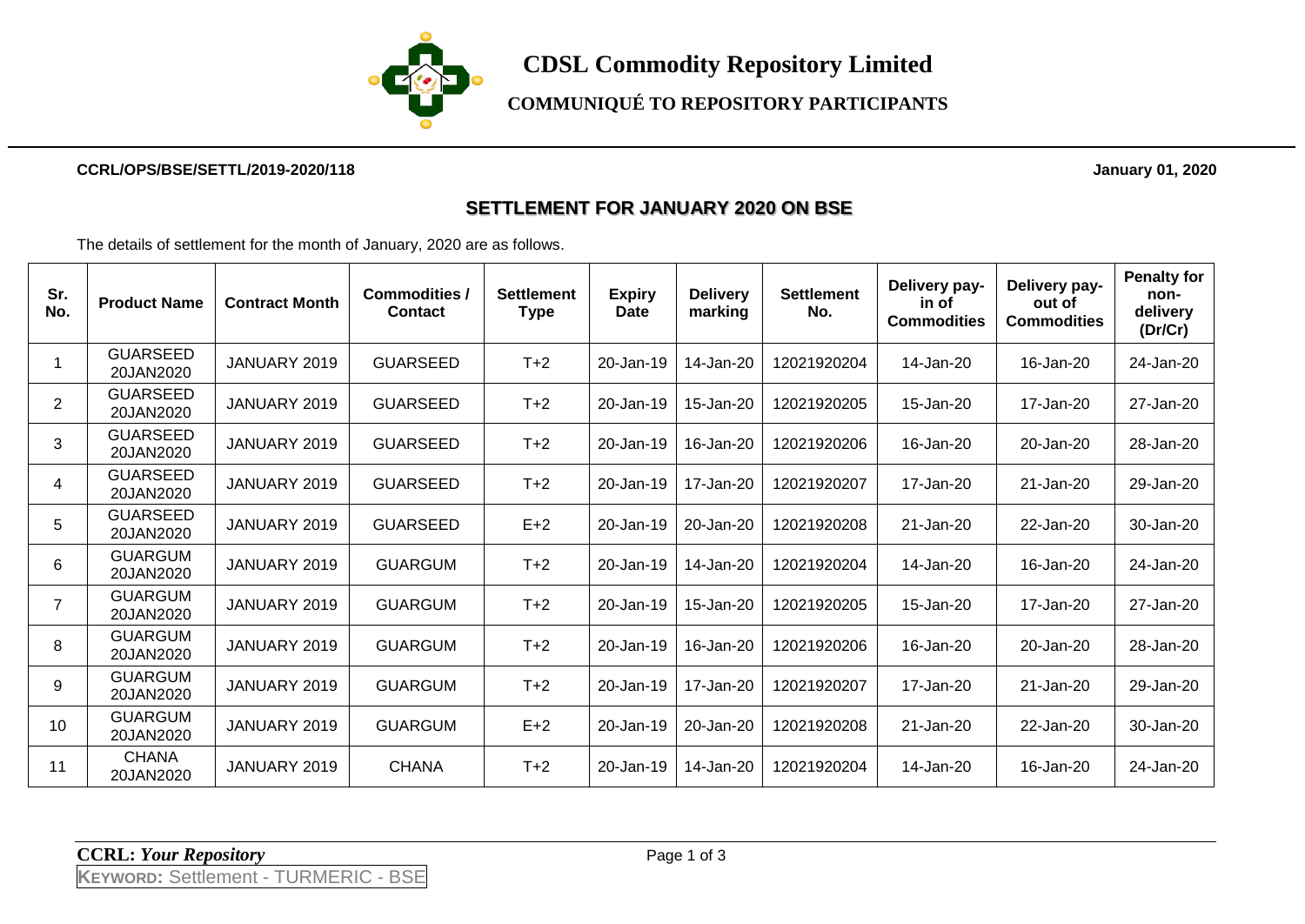

# **CDSL Commodity Repository Limited**

### **COMMUNIQUÉ TO REPOSITORY PARTICIPANTS**

| Sr.<br>No. | <b>Product Name</b>            | <b>Contract Month</b> | <b>Commodities /</b><br><b>Contact</b> | <b>Settlement</b><br><b>Type</b> | <b>Expiry</b><br><b>Date</b> | <b>Delivery</b><br>marking | <b>Settlement</b><br>No. | Delivery pay-<br>in of<br><b>Commodities</b> | Delivery pay-<br>out of<br><b>Commodities</b> | <b>Penalty for</b><br>non-<br>delivery<br>(Dr/Cr) |
|------------|--------------------------------|-----------------------|----------------------------------------|----------------------------------|------------------------------|----------------------------|--------------------------|----------------------------------------------|-----------------------------------------------|---------------------------------------------------|
| 12         | <b>CHANA</b><br>20JAN2020      | JANUARY 2019          | <b>CHANA</b>                           | $T+2$                            | 20-Jan-19                    | 15-Jan-20                  | 12021920205              | 15-Jan-20                                    | 17-Jan-20                                     | 27-Jan-20                                         |
| 13         | <b>CHANA</b><br>20JAN2020      | JANUARY 2019          | <b>CHANA</b>                           | $T+2$                            | 20-Jan-19                    | 16-Jan-20                  | 12021920206              | 16-Jan-20                                    | 20-Jan-20                                     | 28-Jan-20                                         |
| 14         | <b>CHANA</b><br>20JAN2020      | JANUARY 2019          | <b>CHANA</b>                           | $T+2$                            | 20-Jan-19                    | 17-Jan-20                  | 12021920207              | 17-Jan-20                                    | 21-Jan-20                                     | 29-Jan-20                                         |
| 15         | <b>CHANA</b><br>20JAN2020      | JANUARY 2019          | <b>CHANA</b>                           | $E+2$                            | 20-Jan-19                    | 20-Jan-20                  | 12021920208              | 21-Jan-20                                    | 22-Jan-20                                     | 30-Jan-20                                         |
| 16         | <b>CASTORSEED</b><br>20JAN2020 | JANUARY 2019          | <b>CASTORSEED</b>                      | $T+2$                            | 20-Jan-19                    | 14-Jan-20                  | 12021920204              | 14-Jan-20                                    | 16-Jan-20                                     | 24-Jan-20                                         |
| 17         | <b>CASTORSEED</b><br>20JAN2020 | JANUARY 2019          | CASTORSEED                             | $T+2$                            | 20-Jan-19                    | 15-Jan-20                  | 12021920205              | 15-Jan-20                                    | 17-Jan-20                                     | 27-Jan-20                                         |
| 18         | <b>CASTORSEED</b><br>20JAN2020 | JANUARY 2019          | CASTORSEED                             | $T+2$                            | 20-Jan-19                    | 16-Jan-20                  | 12021920206              | 16-Jan-20                                    | 20-Jan-20                                     | 28-Jan-20                                         |
| 19         | <b>CASTORSEED</b><br>20JAN2020 | JANUARY 2019          | <b>CASTORSEED</b>                      | $T+2$                            | 20-Jan-19                    | 17-Jan-20                  | 12021920207              | 17-Jan-20                                    | 21-Jan-20                                     | 29-Jan-20                                         |
| 20         | <b>CASTORSEED</b><br>20JAN2020 | JANUARY 2019          | <b>CASTORSEED</b>                      | $E+2$                            | 20-Jan-19                    | 20-Jan-20                  | 12021920208              | 21-Jan-20                                    | 22-Jan-20                                     | 30-Jan-20                                         |
| 21         | <b>SOYBEAN</b><br>20JAN2020    | JANUARY 2019          | SOYBEAN                                | $T+2$                            | 20-Jan-19                    | 14-Jan-20                  | 12021920204              | 14-Jan-20                                    | 16-Jan-20                                     | 24-Jan-20                                         |
| 22         | <b>SOYBEAN</b><br>20JAN2020    | JANUARY 2019          | SOYBEAN                                | $T+2$                            | 20-Jan-19                    | 15-Jan-20                  | 12021920205              | 15-Jan-20                                    | 17-Jan-20                                     | 27-Jan-20                                         |
| 23         | <b>SOYBEAN</b><br>20JAN2020    | JANUARY 2019          | SOYBEAN                                | $T+2$                            | 20-Jan-19                    | 16-Jan-20                  | 12021920206              | 16-Jan-20                                    | 20-Jan-20                                     | 28-Jan-20                                         |
| 24         | <b>SOYBEAN</b><br>20JAN2020    | JANUARY 2019          | SOYBEAN                                | $T+2$                            | 20-Jan-19                    | 17-Jan-20                  | 12021920207              | 17-Jan-20                                    | 21-Jan-20                                     | 29-Jan-20                                         |
| 25         | <b>SOYBEAN</b><br>20JAN2020    | JANUARY 2019          | SOYBEAN                                | $E+2$                            | 20-Jan-19                    | 20-Jan-20                  | 12021920208              | 21-Jan-20                                    | 22-Jan-20                                     | 30-Jan-20                                         |

**CCRL:** *Your Repository* Page 2 of 3

**KEYWORD:** Settlement - TURMERIC - BSE